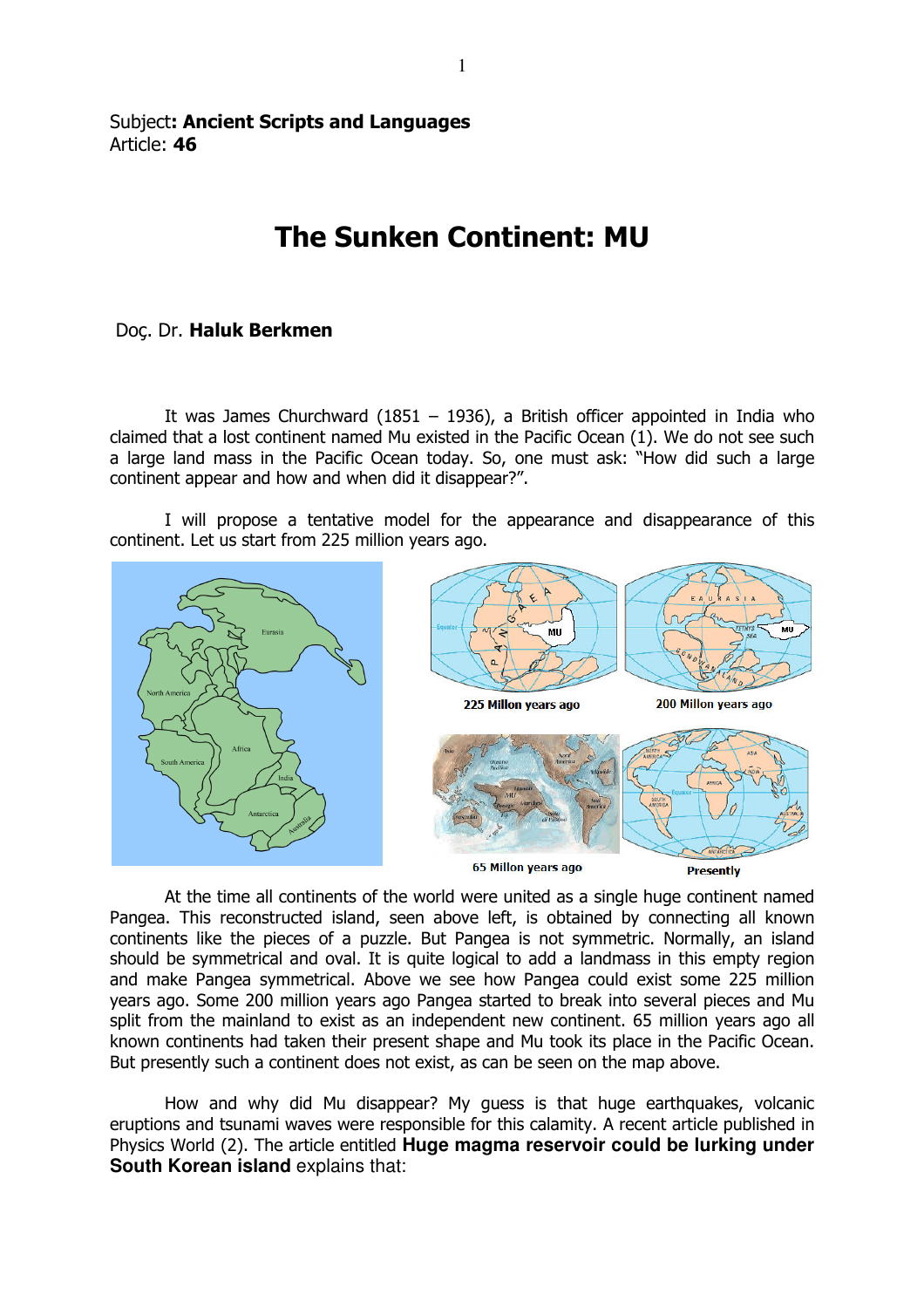An unexpected and massive reservoir of magma could be lurking under the South Korean island of Ulleung-do in the lurking under the South Korean island of Ulleung-do in the<br>Sea of Japan. The surprise feature has appeared in a new seismic-tomography model of the region that was created by geophysicists in Switzerland and the Netherlands. Their new tomography technique could also improve our understanding of the earthquakes that occur in this region. tomography model of the region tha<br>icists in Switzerland and the Nether<br>phy technique could also improve or<br>arthquakes that occur in this region.

The region around the Japanese Islands is of considerable interest to geologists because it lies at the intersection of several tectonic plates. At these converging plate boundaries, rock is moving down into the mantle – resulting in a high occurrence of major earthquakes and the formation of arcs of volcanoes.

This new result tells us that the whole region under the Pacific Ocean was once populated by many volcanoes that would have erupted almost simultaneously sometime in the past. It seems quite possible that earthquakes were the starting cause for the break of the huge Mu continent. Earthquakes triggered the volcanoes and while lava and ashes covered land and sky, tsunamis completed the destruction of Mu. Once Mu broke into small pieces, all that remained were the mountaintops of the continent which are seen today as many islands scattered all over the Pacific Ocean.

Presently Micronesia, Melanesia and Polynesia are regions of Oceania, comprising thousands of large and small islands in the totality of the Pacific Ocean. There are presently about 40 million people living on many islands of Oceania (3). Moreover, there are several thousand atolls scattered all around the Pacific Ocean. These atolls are remnants of ancient volcanoes that are no more active now-a-days. Below we see the formation of an atoll (4).



An atoll is a ring-shaped coral reef including a coral rim that encircles a partially or completely. The lagoon forms over the volcanic crater or *caldera* which slowly sinks below the ocean surface and the rim remains above water or at shallow depths that permit the coral to grow and form the reefs. The existence of many atolls all around the Pacific Ocean is a proof of the existence of many volcanoes that were once once active and still form a base under coral islands and atolls.

The reason why we cannot find today a sunken continent in the Pacific Ocean is because of the lava that once covered the whole land and hid the human structures that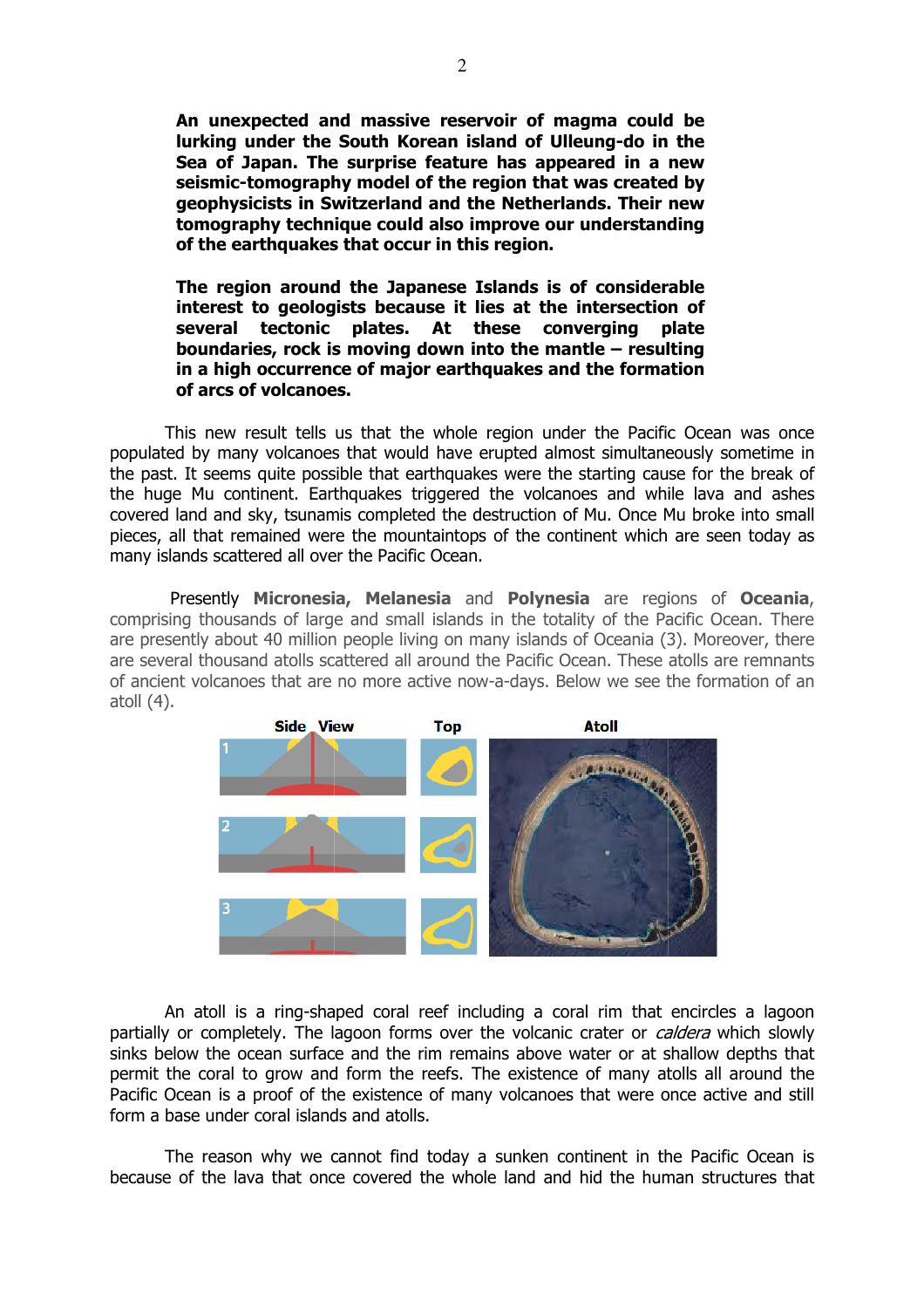were erected by the Mu people. As the continent sank deep under the ocean level all that could remain are scattered islands, which have been repopulated over time.



When we draw a line around the Pacific islands, the borderline of the sunken Mu continent appear. On the right above we see the eruption of the Mauna Loa volcano in Hawai on 1980. This volcano raises 5 km from the bottom of the ocean. continent appear. On the right above we see the eruption of the Mauna Loa volcano in<br>Hawai on 1980. This volcano raises 5 km from the bottom of the ocean.<br>There are two more islands that can still attest to the existence o

of the lost Mu continent. These are the Easter Island on the eastern coast of Mu and of the lost Mu continent. These are the Easter Island on the eastern coast of Mu and<br>Yonaguni on the western coast of Mu. Both islands contain enigmatic structures and not yet deciphered scripts.



Above left we see a photo of the underwater Yonaguni monument (5). At the center a drawing of this monument with steps and a flat loop road encircling the monument. On the right we see different insignia found on the Yonaguni monument. These figures may well belong to a long lost script. Presently nobody knows what they mean.



There are 887 identical statues on the seashore of the Easter Island. The script found on many stone slabs on the island is named *Rongorongo*, but cannot be read by the locals and could not be deciphered by the scholars (6).